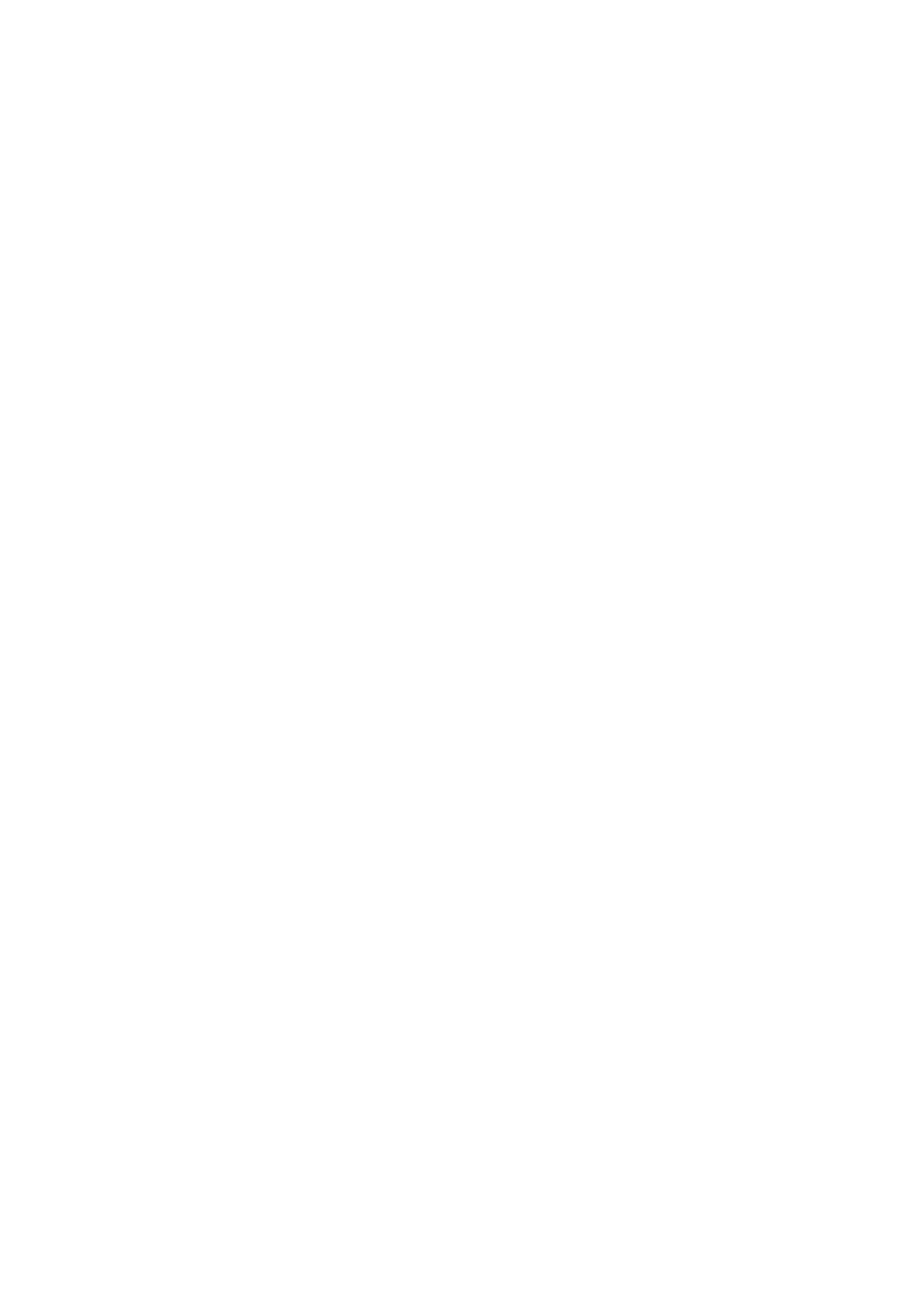(A sub–fund of Income Partners Investment Fund) (Established as an umbrella fund under the laws of Hong Kong)

**SEMI-ANNUAL FINANCIAL STATEMENTS (UNAUDITED)**

**FOR THE SIX MONTHS ENDED 30 JUNE 2018**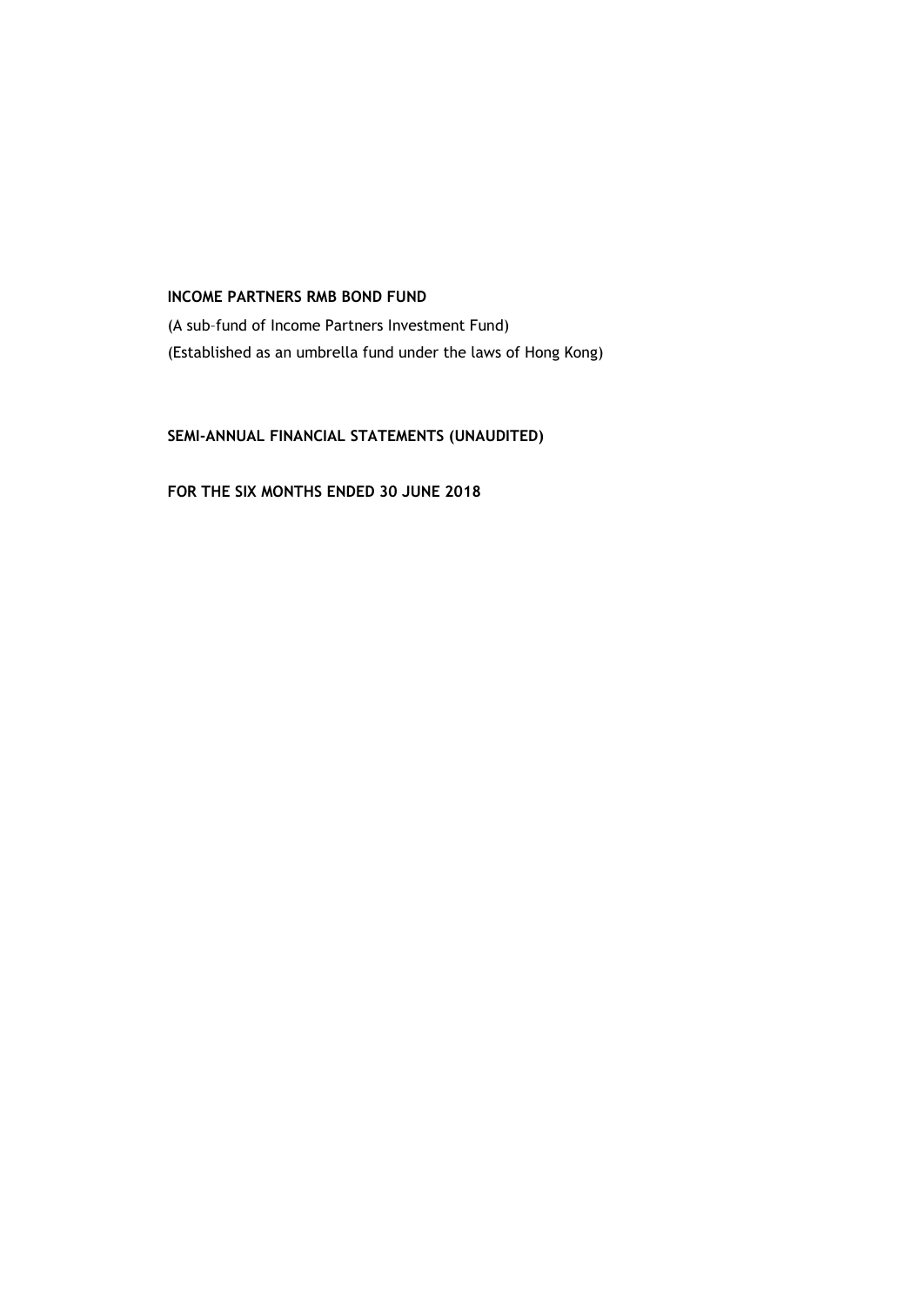(A sub–fund of Income Partners Investment Fund) (Established as an umbrella fund under the laws of Hong Kong)

# **TABLE OF CONTENTS**

| STATEMENT OF MOVEMENTS IN PORTFOLIO HOLDINGS (UNAUDITED) 13 |  |
|-------------------------------------------------------------|--|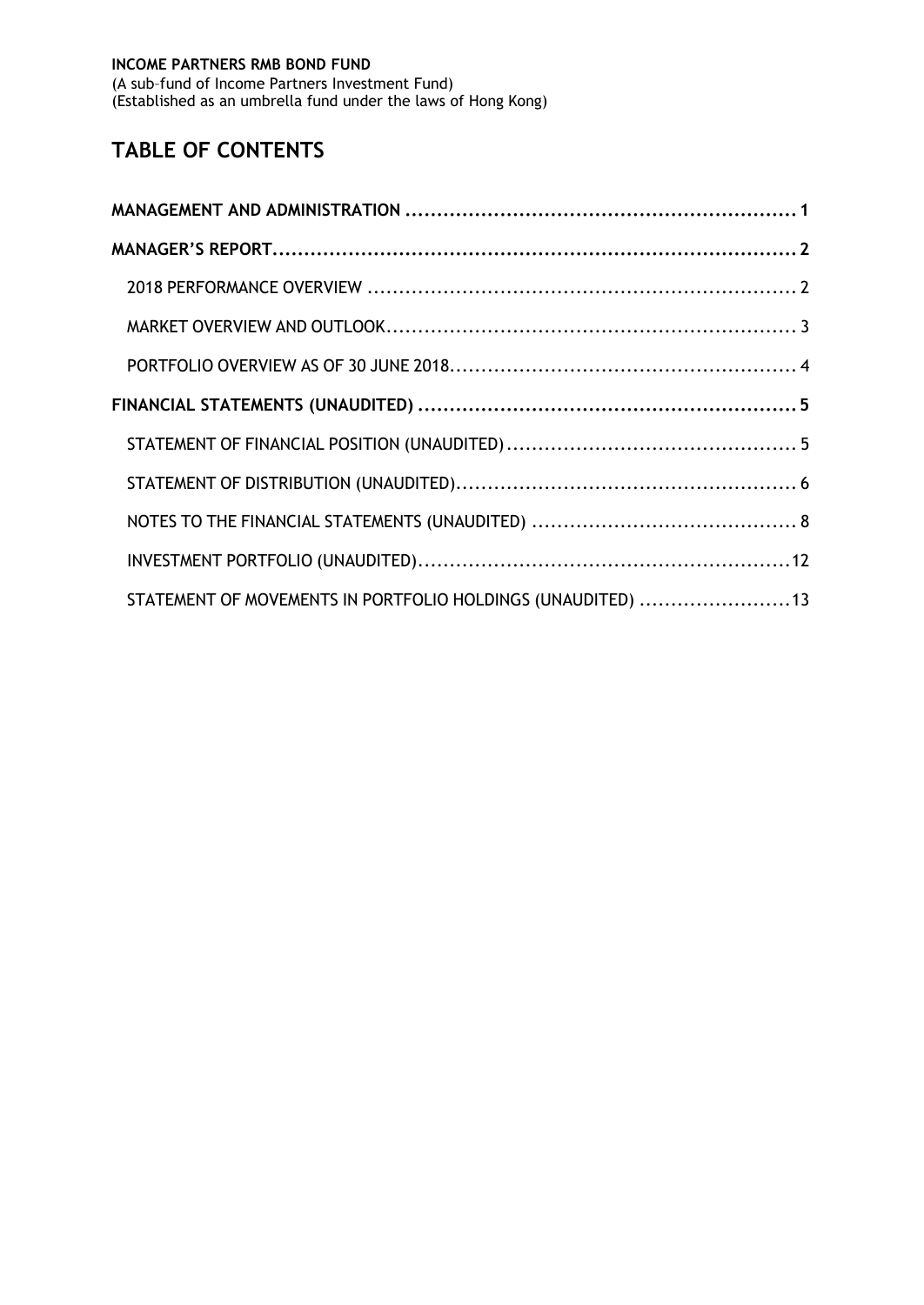(A sub–fund of Income Partners Investment Fund) (Established as an umbrella fund under the laws of Hong Kong)

# <span id="page-4-0"></span>**MANAGEMENT AND ADMINISTRATION**

Income Partners Asset Management (HK) Limited Emil Nguy Suite 3311-3313 Francis Tjia Two International Finance Centre Nan Peng Shen 8 Finance Street Central Hong Kong

#### **MANAGER AND RQFII HOLDER DIRECTORS OF THE MANAGER**

Cititrust Limited Citibank, N.A. Three Garden Road Central Central Hong Kong Hong Kong

#### REGISTRAR AND PROCESSING AGENT **ROFII CUSTODIAN**

Citi Tower, One Bay East<br>83 Hoi Bun Road Kwun Tong, Kowloon Hong Kong **China** 

#### **SOLICITORS TO THE MANAGER AUDITORS**

Akin Gump Strauss Hauer & Feld Ernst & Young<br>
Units 1801-08 & 10<br>
22nd Floor Units 1801-08 & 10<br>18th Floor Gloucester Tower **18th Floor**<br>18th Floor Gloucester Tower 18th Floor Gloucester Tower<br>The Landmark 15 Oueen's Road Central Central Hong Kong Hong Kong

#### **SWISS REPRESENTATIVE AGENT**

Hugo Fund Services SA 6, Cours de Rive CH-1204 Geneva Switzerland

### **TRUSTEE CUSTODIAN AND ADMINISTRATOR**

50th Floor, Champion Tower 50th Floor, Champion Tower 50th Floor, Champion Tower<br>
Three Garden Road 50th Three Garden Road

Citicorp Financial Services Limited Industrial and Commercial Bank of China Limited<br>
Industrial and Commercial Bank of China Limited<br>
55 Fuxingmennei Street Xicheng District<br>Beijing

1 Tim Mei Avenue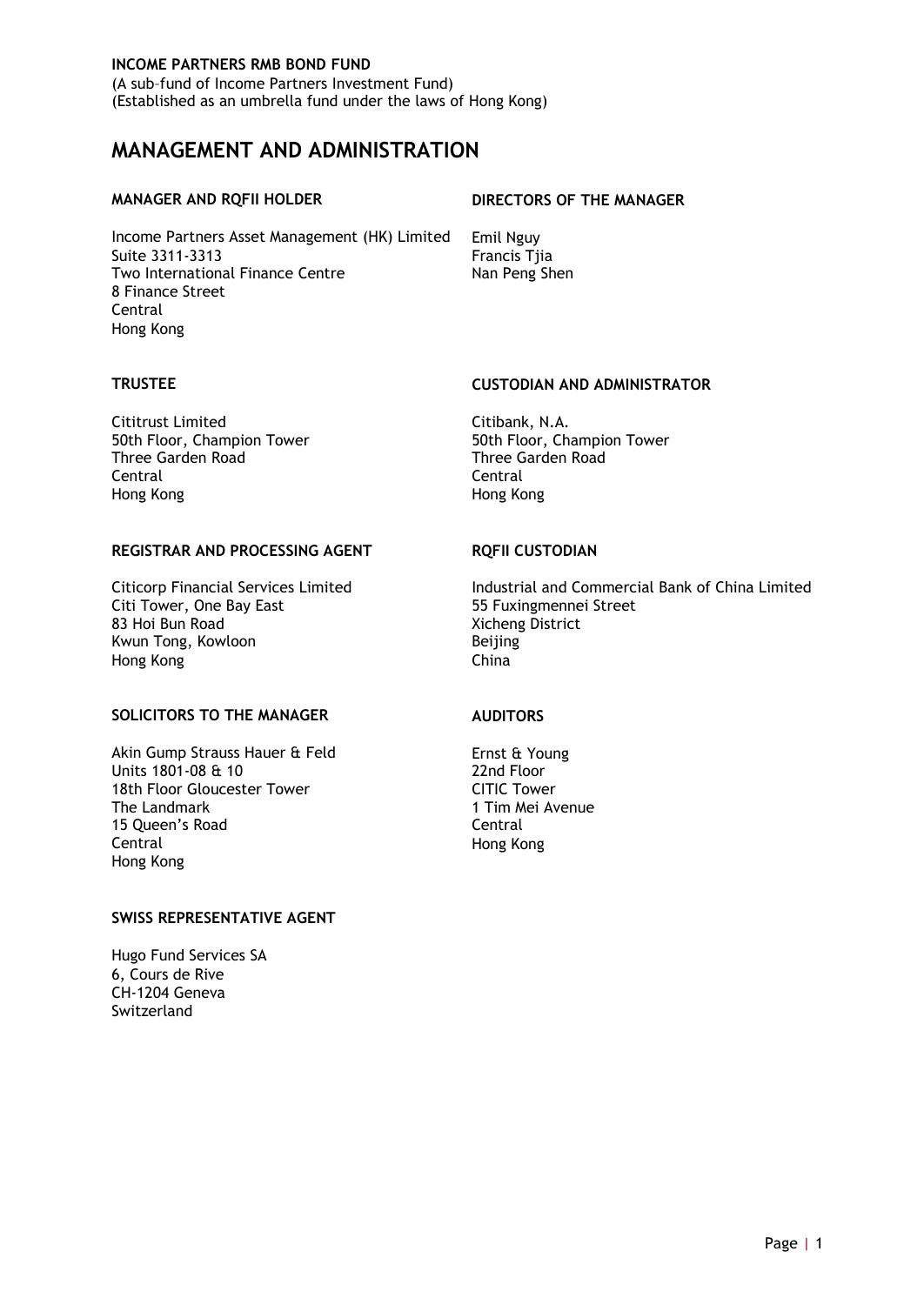(A sub–fund of Income Partners Investment Fund) (Established as an umbrella fund under the laws of Hong Kong)

# <span id="page-5-0"></span>**MANAGER'S REPORT**

#### <span id="page-5-1"></span>**2018 PERFORMANCE OVERVIEW**

For the first six months of 2018, the **Income Partners RMB Bond Fund** (the "Fund") generated a total return<sup>1</sup> as per below table:

| Income Partners RMB Bond Fund |                          |            |                     |                     |                       |                  |
|-------------------------------|--------------------------|------------|---------------------|---------------------|-----------------------|------------------|
| <b>Value Date</b>             | <b>Classes of shares</b> | <b>CCY</b> | NAV per unit        | <b>YTD % return</b> | <b>Bloomberg Code</b> | <b>ISIN Code</b> |
| 29-Jun-18                     | Class 1A Dis             | <b>USD</b> | not yet<br>launched |                     | <b>IPRB1AD HK</b>     | HK0000204443     |
| 29-Jun-18                     | Class 1A Acc             | <b>USD</b> | deactivated         |                     | <b>IPRB1AA HK</b>     | HK0000204450     |
| 29-Jun-18                     | Class 1B Dis             | <b>RMB</b> | not yet launched    |                     | <b>IPRB1BD HK</b>     | HK0000204468     |
| 29-Jun-18                     | Class 1B Acc             | <b>RMB</b> | 102.12              | 1.12%               | <b>IPRB1BA HK</b>     | HK0000204476     |
| 29-Jun-18                     | Class 2A Dis             | <b>USD</b> | 90.09               | $-0.93%$            | <b>IPRB2AD HK</b>     | HK0000204526     |
| 29-Jun-18                     | Class 2A Acc             | <b>USD</b> | 99.01               | $-0.93%$            | <b>IPRB2AA HK</b>     | HK0000204534     |
| 29-Jun-18                     | Class 2B Dis             | <b>RMB</b> | 92.48               | 0.86%               | <b>IPRB2BD HK</b>     | HK0000204542     |
| 29-Jun-18                     | Class 2B Acc             | <b>RMB</b> | 105.81              | 0.86%               | <b>IPRB2BA HK</b>     | HK0000204559     |
| 29-Jun-18                     | Class 2C Dis             | <b>HKD</b> | 96.93               | $-3.07%$            | <b>IPRB2CD HK</b>     | HK0000204567     |
| 29-Jun-18                     | Class 2C Acc             | <b>HKD</b> | not yet launched    |                     | <b>IPRB2CA HK</b>     | HK0000204575     |
| 29-Jun-18                     | Class 2D Dis             | <b>EUR</b> | not yet launched    |                     | <b>IPRB2DD HK</b>     | HK0000204583     |
| 29-Jun-18                     | Class 2D Acc             | <b>EUR</b> | deactivated         |                     | <b>IPRB2DA HK</b>     | HK0000204591     |

#### **NOTE:**

#### **Past performance information presented is not indicative of future performance**

1. Fund launch date: 2 July 2014

2. Share Class launch dates: Class 1A Accumulation - 18 May 2015 and de-activated as of 3 February 2016 (fully redeemed), Class 1B Accumulation - 4 June 2015, Class 2A Accumulation and Class 2B Accumulation – 4 July 2014, Class 2A Distribution – 8 July 2014, Class 2B Distribution – 11 July 2014, Class 2C Distribution – 15 June 2018, Class 2D Distribution – 4 August 2014 and deactivated as of 6 April 2017 (fully redeemed); Class 2D Accumulation was launched on 10 July 2014 and de-activated as of 11 November 2016 (fully redeemed).

3. Classes 1A and 1B are not authorized by the SFC in Hong Kong and is not available to retail investors in Hong Kong.

4. For Accumulation Class, the computation basis of the performances is based on the calendar month-end for MTD return % and calendar year-end for YTD return %, NAV-to- NAV. For Distribution classes, the computation basis of the performances is dividend adjusted based on the calendar month-end for MTD return % and calendar year-end for YTD return %, i.e. NAV-to-NAV adjusted for dividend payment (added back). Distribution classes provide monthly dividends, the rate of dividend is however not guaranteed and may be paid out from the Fund's capital.

5. Returns are based on RMB currency. Therefore, USD/HKD/EUR-based investors are therefore exposed to foreign exchange fluctuations.

<span id="page-5-2"></span>The Fund paid an annualized 4% dividend yield for Classes 2A and 2B shares

<sup>-</sup><sup>1</sup> Adjusted for monthly dividend distributions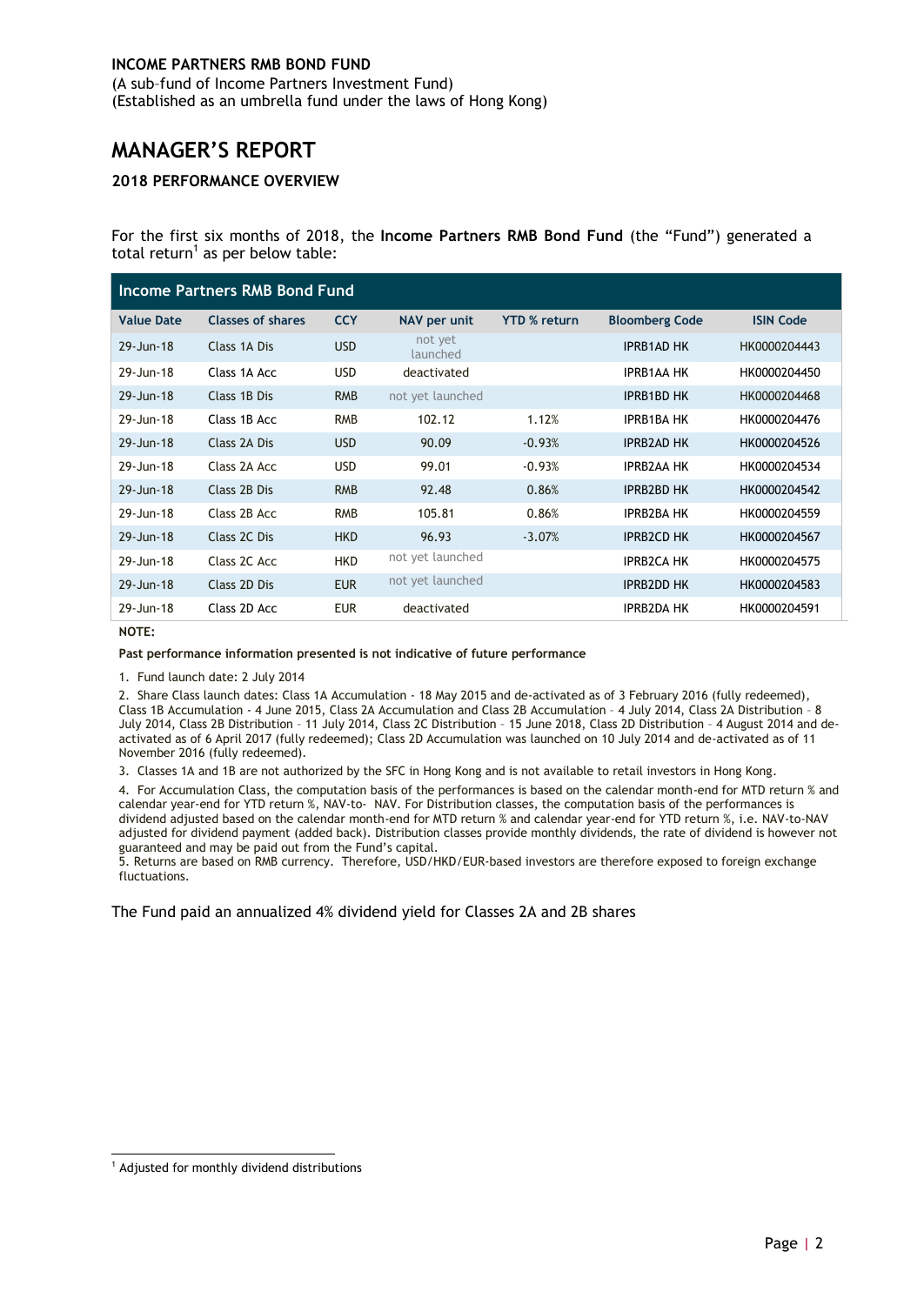(A sub–fund of Income Partners Investment Fund) (Established as an umbrella fund under the laws of Hong Kong)

#### **MARKET OVERVIEW AND OUTLOOK**

The RMB appreciated against the USD early in 2018, as investors' optimistic outlook on China's economy supported the currency. Going into Q2, RMB and other EM currencies came under pressure from several factors: 1) strengthening USD on the back of a strong US economy; 2) investors' concern over EM currencies due to the easing bias of Argentina and Turkey's monetary policies; 3) US-China trade war tensions; and 4) signs of slowdown in China's economy due to its ongoing deleveraging campaign. Despite the depreciation, RMB has performed in line with the USD index and has been stable against its currency basket thus far in 2018. We believe RMB will remain stable in 2H 2018, and we don't expect any fundamental changes in RMB's outlook in the near future.

On the economy front, China's fundamentals began to slow down in Q2 as policy makers are making a concerted effort to stem the growth of the shadow banking system and to deleverage the economy. As LGFVs and private companies have relied on the shadow banking system for funding in recent years, the tightening has hindered their growth prospects. While default risk of onshore bonds increased, default rate thus far remains well contained and we believe the systematic risk is limited. In response, the PBOC cut the banks' reserve requirement ratio (RRR) twice (in April and in June) to inject liquidity into the economy. The RRR cut shows the policy maker's flexibility in deleveraging the economy while maintaining stable growth, a good sign for the future success of China's economic reforms and an efficient onshore credit market.

Onshore credit market had a solid first half of 2018. The credit market benefited from muted economic data, ample liquidity, and the volatility in the onshore equity market, which triggered flight-to-quality flow into bonds. While there was concern over the default risk of LGFVs and private corporates due to the deleveraging policies, the PBOC's RRR cuts in Q2 provided further liquidity and support to the asset class. We think the current bond yield has priced in the slow down and easing bias from the PBOC. As supply is expected to pick up in Q3, we remain neutral towards bond duration. We will also monitor the default rate, given that it is expected to rise in 2H 2018 as the deleveraging campaign continues.

<span id="page-6-0"></span>On a related note, Bloomberg announced on March 23 that it will add RMB-denominated government and policy bank securities to the Bloomberg Barclays Global Aggregate Index beginning in April 2019. We expect to see around USD 110 billion of foreign inflows into the onshore market following the inclusion.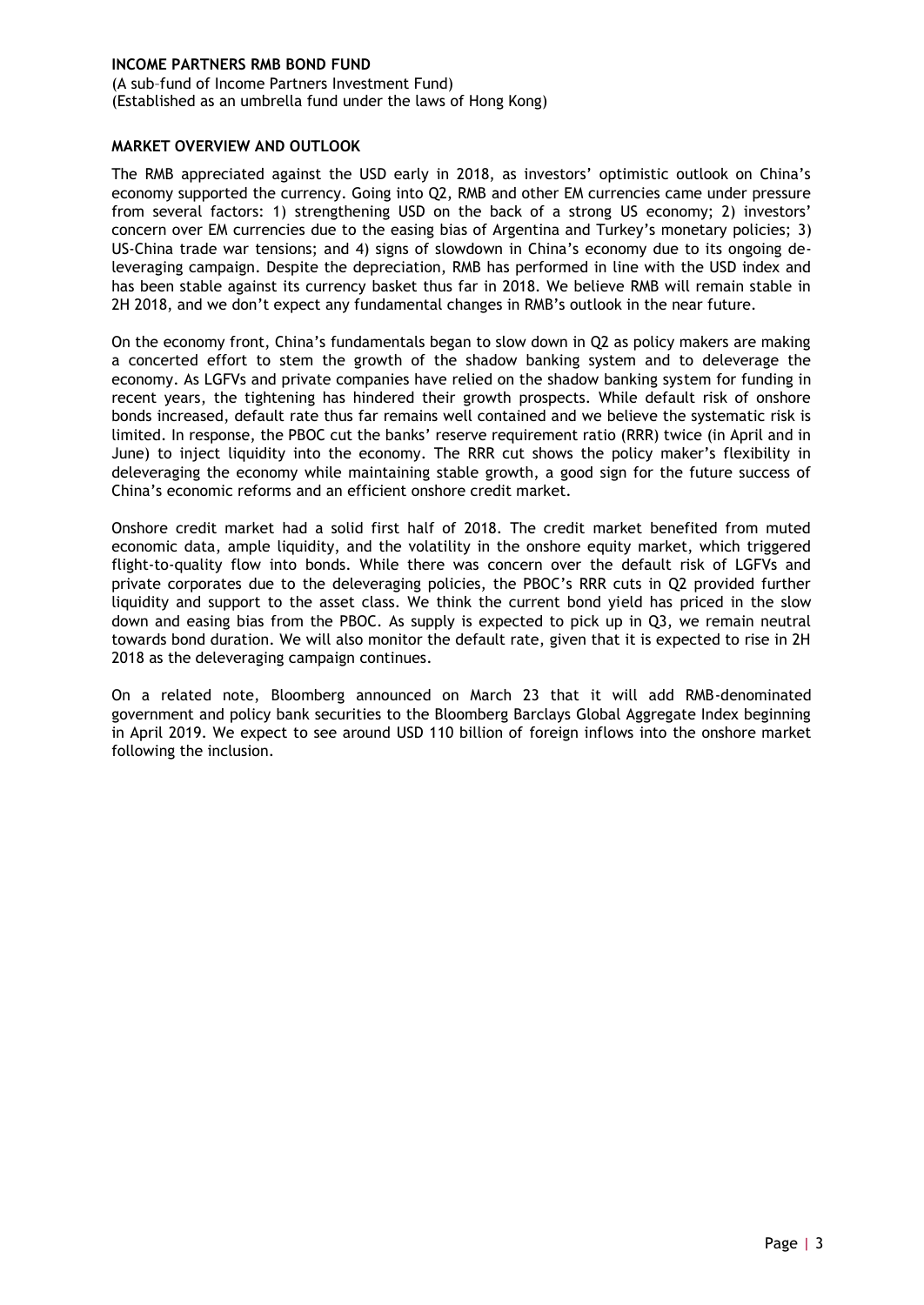(A sub–fund of Income Partners Investment Fund) (Established as an umbrella fund under the laws of Hong Kong)

#### **PORTFOLIO OVERVIEW AS OF 30 JUNE 2018**

| <b>Modified Duration:</b>     | Average Credit Rating <sup>1</sup> : | <b>Yield to Maturity (YTM):</b> |
|-------------------------------|--------------------------------------|---------------------------------|
| 2.9 years                     | A+                                   | 3.4%                            |
|                               |                                      |                                 |
| Top 5 Holdings                |                                      | 82.7%                           |
| China National Petroleum Corp |                                      | 26.2%                           |
| China Government Bond         |                                      | 22.4%                           |
| China Treasury Bill           |                                      | 15.2%                           |
| China Development Bank        |                                      | 13.9%                           |
| State Grid Corp of China      |                                      | 5.0%                            |





Total exposures may differ due to rounding. Please note the ratings exposures shown here include some of Income Partners' own implied internal ratings. Where S&P/Moody's/Fitch ratings for bond holdings are not available, Income Partners' internal credit ratings apply.

Source: Income Partners, based on portfolio data of 29 June 2018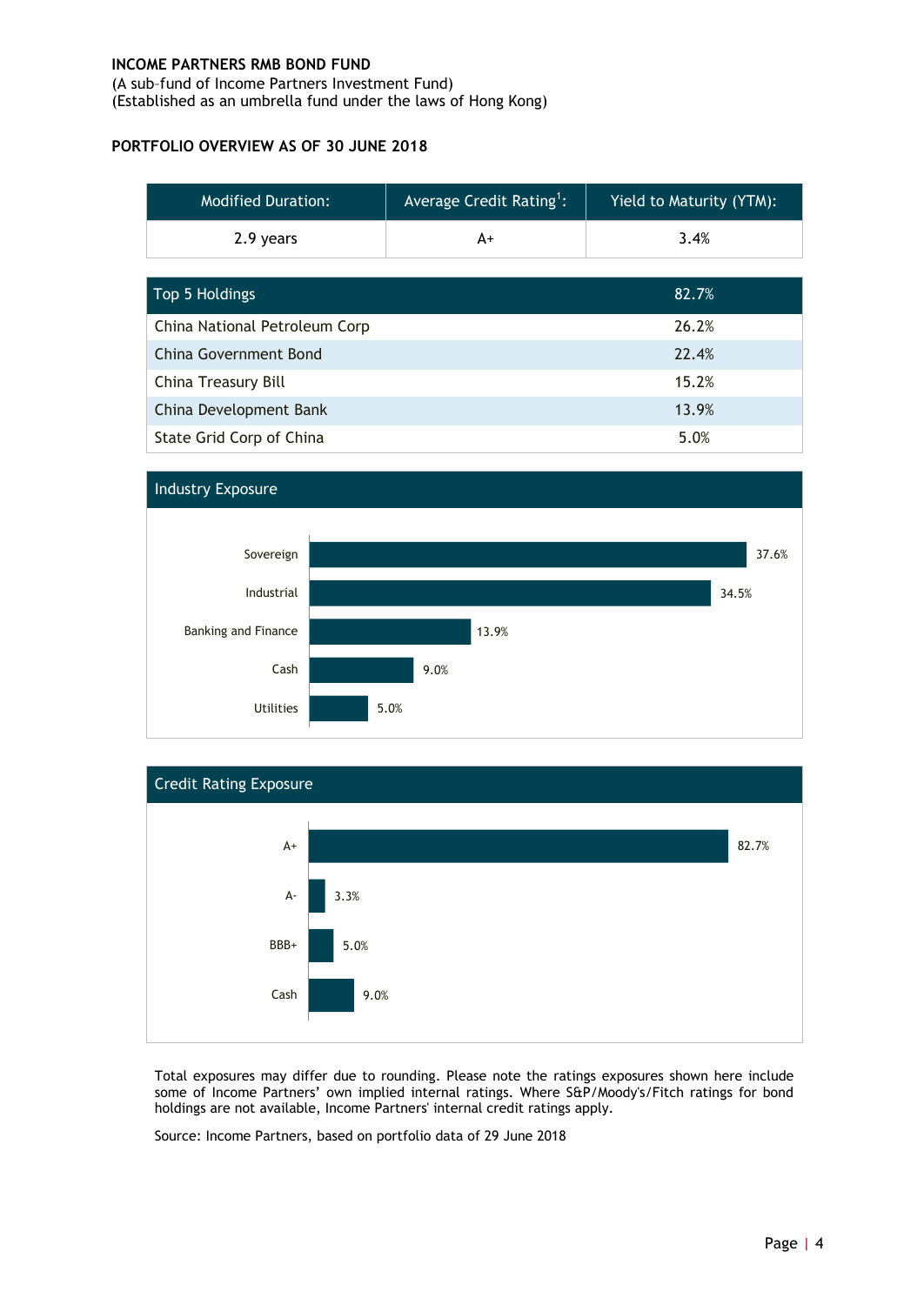(A sub–fund of Income Partners Investment Fund) (Established as an umbrella fund under the laws of Hong Kong)

# <span id="page-8-0"></span>**FINANCIAL STATEMENTS (UNAUDITED)**

## <span id="page-8-1"></span>**STATEMENT OF FINANCIAL POSITION (UNAUDITED)**

#### **As at 30 June 2018**

|                                                                                                                                                                                                                                        | As at<br>30 June 2018<br>(unaudited)<br>RMB                                 | As at<br>31 December 2017<br>(audited)<br><b>RMB</b>             |
|----------------------------------------------------------------------------------------------------------------------------------------------------------------------------------------------------------------------------------------|-----------------------------------------------------------------------------|------------------------------------------------------------------|
| Assets                                                                                                                                                                                                                                 |                                                                             |                                                                  |
| Cash and cash equivalents<br>Financial assets at fair value through profit or loss<br>Interest receivable<br>Prepayments and other assets                                                                                              | 3,327,035<br>29,475,328<br>324,816<br>31,701                                | 3,216,853<br>32,224,060<br>743,507<br>4,871                      |
| <b>Total assets</b>                                                                                                                                                                                                                    | 33,158,880                                                                  | 36, 189, 291                                                     |
| <b>Liabilities</b>                                                                                                                                                                                                                     |                                                                             |                                                                  |
| Custodian fee payable<br>Management fee payable<br>Trustee fee payable<br>Tax payable<br>Accruals and other payables                                                                                                                   | 15,953<br>33,721<br>38,288<br>15,446<br>472,496                             | 16,793<br>38,217<br>40,304<br>111,312<br>316,867                 |
| Total liabilities (excluding net assets attributable to<br>unitholders)                                                                                                                                                                | 575,904                                                                     | 523,493                                                          |
| Net assets attributable to unitholders                                                                                                                                                                                                 | 32,582,976                                                                  | 35,665,798                                                       |
| <b>Total liabilities</b>                                                                                                                                                                                                               | 33,158,880                                                                  | 36,189,291                                                       |
| NUMBER OF UNITS IN ISSUE                                                                                                                                                                                                               |                                                                             |                                                                  |
| - Class 1B RMB (Accumulation) Units<br>- Class 2A USD (Distribution) Units<br>- Class 2A USD (Accumulation) Units<br>- Class 2B RMB (Distribution) Units<br>- Class 2B RMB (Accumulation) Units<br>- Class 2C HKD (Distribution) Units | 2,000.000<br>3,157.442<br>2,179.315<br>26,818.268<br>251,919.807<br>990.000 | 2,000.000<br>3,139.199<br>3,238.707<br>26,818.268<br>279,027.418 |
| NET ASSETS ATTRIBUTABLE TO UNITHOLDERS PER UNIT                                                                                                                                                                                        |                                                                             |                                                                  |
| - Class 1B RMB (Accumulation) Units<br>- Class 2A USD (Distribution) Units<br>- Class 2A USD (Accumulation) Units<br>- Class 2B RMB (Distribution) Units<br>- Class 2B RMB (Accumulation) Units<br>- Class 2C HKD (Distribution) Units | 101.63<br>594.69<br>653.60<br>92.04<br>105.31<br>81.55                      | 100.11<br>597.32<br>645.40<br>92.66<br>103.99                    |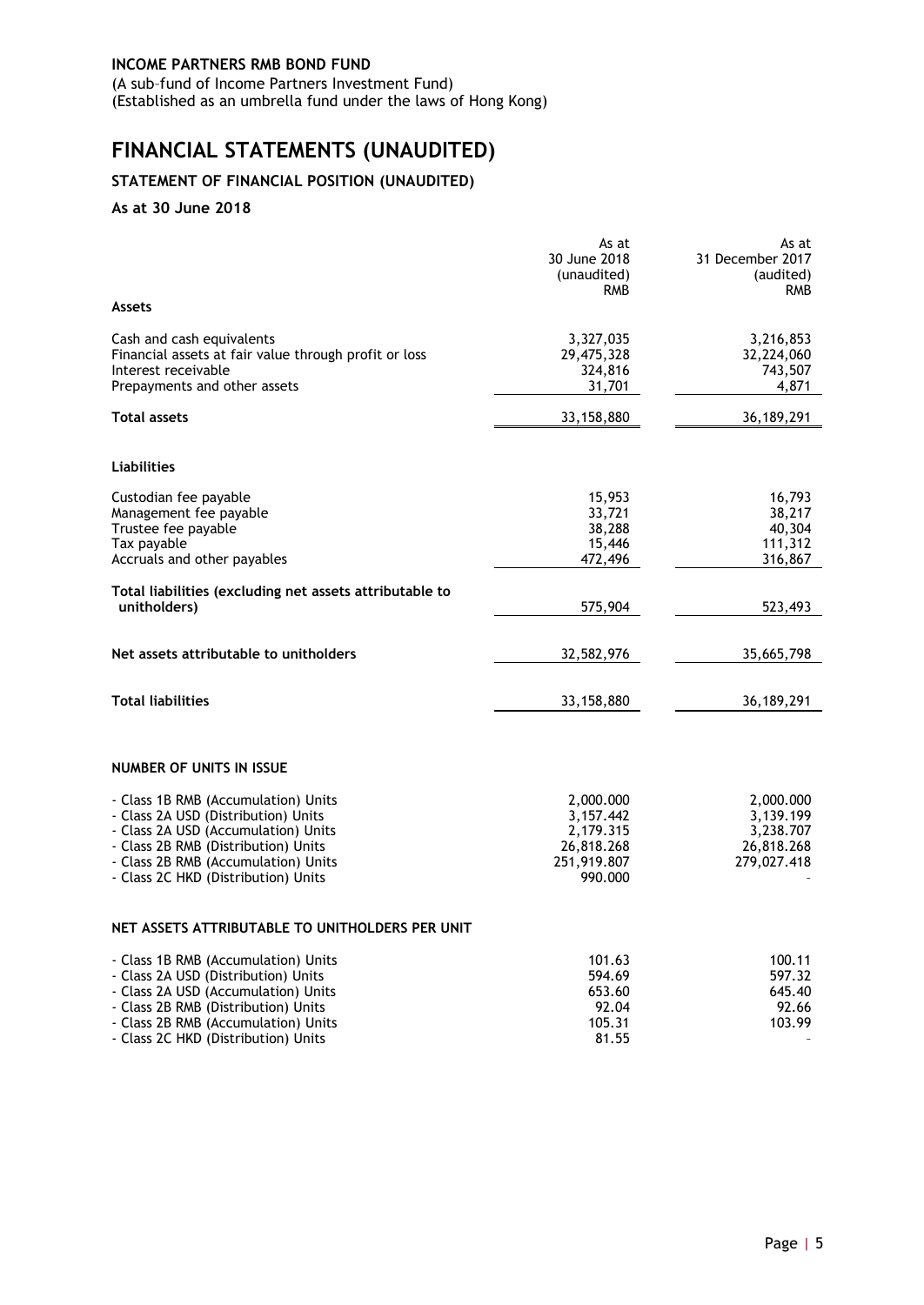(A sub–fund of Income Partners Investment Fund)

(Established as an umbrella fund under the laws of Hong Kong)

# <span id="page-9-0"></span>**STATEMENT OF DISTRIBUTION (UNAUDITED)**

#### **For the six months ended 30 June 2018**

|                                                                                                                                                     | For the six<br>months ended<br>30 June 2018<br>(Unaudited)<br><b>RMB</b> | For the six<br>months ended<br>30 June 2017<br>(Unaudited)<br><b>RMB</b> |
|-----------------------------------------------------------------------------------------------------------------------------------------------------|--------------------------------------------------------------------------|--------------------------------------------------------------------------|
| Undistributed income at 1 January                                                                                                                   | 15,774,763                                                               | 15,723,947                                                               |
| Increase/(decrease) in net assets attributable to unitholders during<br>the period                                                                  | 386,879                                                                  | (797, 495)                                                               |
| Distribution to unitholders                                                                                                                         | 80,428                                                                   | 66,587                                                                   |
| Unrealised (gains)/losses on financial assets at fair value through<br>profit or loss                                                               | (875, 855)                                                               | 930,686                                                                  |
| Undistributed income before distribution                                                                                                            | 15,366,215                                                               | 15,923,725                                                               |
| Monthly distribution declared on 3 January 2017 of USD0.09<br>per unit for Class 2A                                                                 |                                                                          | (1, 364)                                                                 |
| Monthly distribution declared on 3 January 2017 of RMB0.25<br>per unit for Class 2B                                                                 |                                                                          | (7, 971)                                                                 |
| Monthly distribution declared on 3 January 2017 of EUR0.31<br>per unit for Class 2D                                                                 |                                                                          | (3, 370)                                                                 |
| Monthly distribution declared on 3 February 2017 of USD0.07<br>per unit for Class 2A<br>Monthly distribution declared on 3 February 2017 of RMB0.24 |                                                                          | (1,038)                                                                  |
| per unit for Class 2B<br>Monthly distribution declared on 3 February 2017 of EUR0.28                                                                |                                                                          | (7,652)                                                                  |
| per unit for Class 2D                                                                                                                               |                                                                          | (3,077)                                                                  |
| Monthly distribution declared on 1 March 2017 of USD0.07<br>per unit for Class 2A                                                                   |                                                                          | (1,045)                                                                  |
| Monthly distribution declared on 1 March 2017 of RMB0.24<br>per unit for Class 2B                                                                   |                                                                          | (7,652)                                                                  |
| Monthly distribution declared on 1 March 2017 of EUR0.28                                                                                            |                                                                          |                                                                          |
| per unit for Class 2D<br>Monthly distribution declared on 5 April 2017 of USD0.07                                                                   |                                                                          | (3,043)                                                                  |
| per unit for Class 2A<br>Monthly distribution declared on 5 April 2017 of RMB0.25                                                                   |                                                                          | (1, 556)                                                                 |
| per unit for Class 2B<br>Monthly distribution declared on 5 April 2017 of EUR0.28                                                                   |                                                                          | (7, 971)                                                                 |
| per unit for Class 2D                                                                                                                               |                                                                          | (3,085)                                                                  |
| Monthly distribution declared on 2 May 2017 of USD0.07<br>per unit for Class 2A                                                                     |                                                                          | (1, 558)                                                                 |
| Monthly distribution declared on 2 May 2017 of RMB0.25<br>per unit for Class 2B                                                                     |                                                                          | (7, 971)                                                                 |
| Monthly distribution declared on 1 June 2017 of USD0.07                                                                                             |                                                                          |                                                                          |
| per unit for Class 2A<br>Monthly distribution declared on 1 June 2017 of RMB0.25                                                                    |                                                                          | (1,529)                                                                  |
| per unit for Class 2B<br>Monthly distribution declared on 2 January 2018 of USD0.08                                                                 |                                                                          | (6, 705)                                                                 |
| per unit for Class 2A                                                                                                                               | (1,629)                                                                  |                                                                          |
| Monthly distribution declared on 2 January 2018 of RMB0.25<br>per unit for Class 2B                                                                 | (6, 705)                                                                 |                                                                          |
| Monthly distribution declared on 1 February 2018 of USD0.30<br>per unit for Class 2A                                                                | (5,939)                                                                  |                                                                          |
| Monthly distribution declared on 1 February 2018 of RMB0.31                                                                                         |                                                                          |                                                                          |
| per unit for Class 2B<br>Monthly distribution declared on 1 March 2018 of USD0.30                                                                   | (8, 314)                                                                 |                                                                          |
| per unit for Class 2A<br>Monthly distribution declared on 1 March 2018 of RMB0.31                                                                   | (5,992)                                                                  |                                                                          |
| per unit for Class 2B                                                                                                                               | (8, 314)                                                                 |                                                                          |
| Monthly distribution declared on 3 April 2018 of USD0.31<br>per unit for Class 2A                                                                   | (6, 121)                                                                 |                                                                          |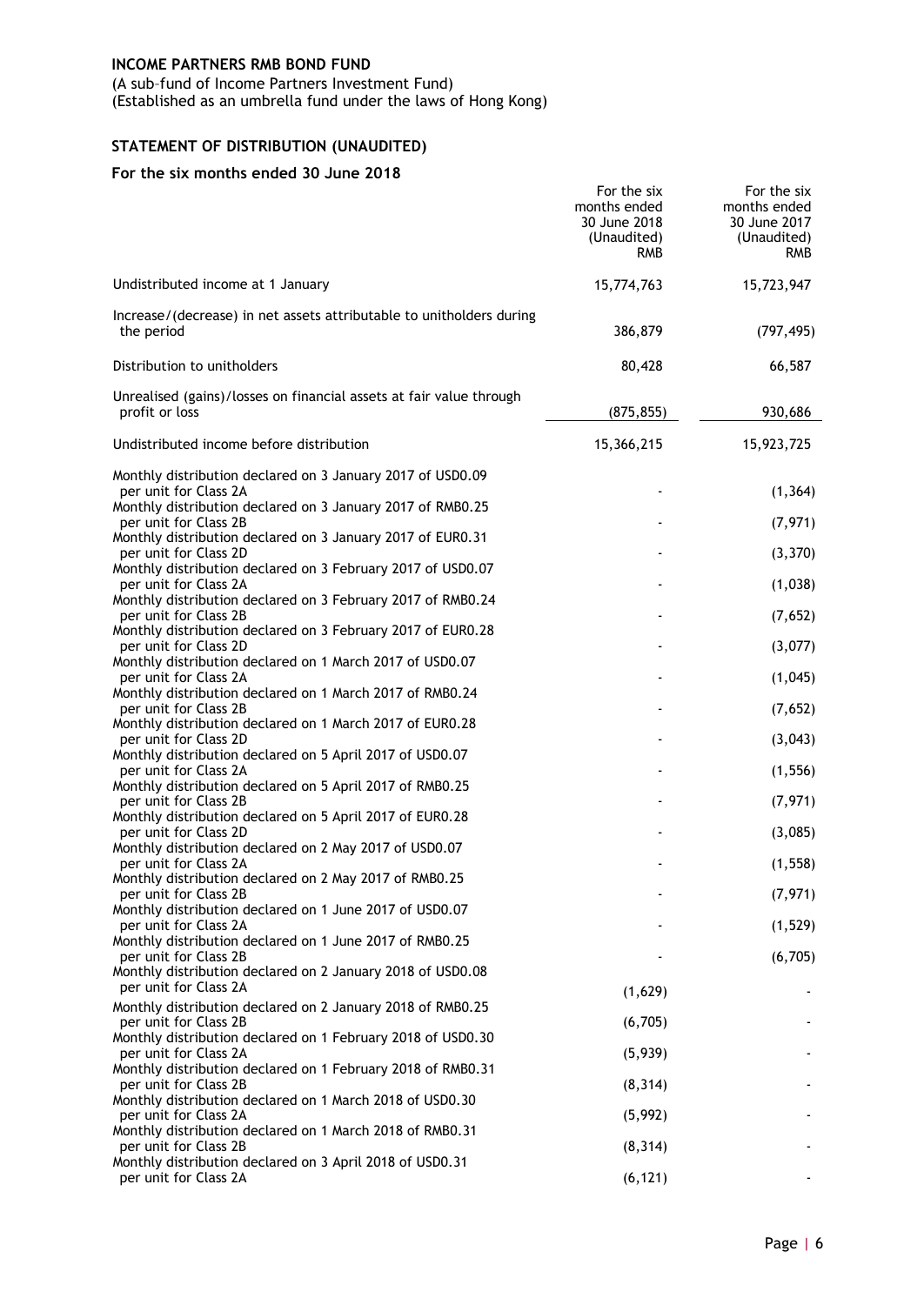(A sub–fund of Income Partners Investment Fund) (Established as an umbrella fund under the laws of Hong Kong)

#### **STATEMENT OF DISTRIBUTION (UNAUDITED) (CONTINUED)**

#### **For the six months ended 30 June 2018**

|                                                                                   | For the six<br>months ended<br>30 June 2018<br>(Unaudited)<br><b>RMB</b> | For the six<br>months ended<br>30 June 2017<br>(Unaudited)<br><b>RMB</b> |
|-----------------------------------------------------------------------------------|--------------------------------------------------------------------------|--------------------------------------------------------------------------|
| Monthly distribution declared on 3 April 2018 of RMB0.31<br>per unit for Class 2B | (8, 314)                                                                 |                                                                          |
| Monthly distribution declared on 2 May 2018 of USD0.31                            |                                                                          |                                                                          |
| per unit for Class 2A<br>Monthly distribution declared on 2 May 2018 of RMB0.31   | (6, 207)                                                                 |                                                                          |
| per unit for Class 2B                                                             | (8, 314)                                                                 |                                                                          |
| Monthly distribution declared on 1 June 2018 of USD0.31<br>per unit for Class 2A  | (6, 265)                                                                 |                                                                          |
| Monthly distribution declared on 1 June 2018 of RMB0.31<br>per unit for Class 2B  | (8, 314)                                                                 |                                                                          |
| Undistributed income at 30 June                                                   | 15,285,787                                                               | 15,857,138                                                               |

The amount available for distribution is the total net amount receivable by the Sub-Fund in respect of the relevant period ("Total Income") minus any expenses chargeable against income, subject to adjustments made in accordance with the Trust Deed. Total Income would include amount receivable by way of interests (e.g. generated from bank deposits and debt securities), or other receipts as determined by the Manager to be in the nature of income. Unrealised capital gains or losses do not form part of Total Income and therefore would not impact on the amounts available for distribution.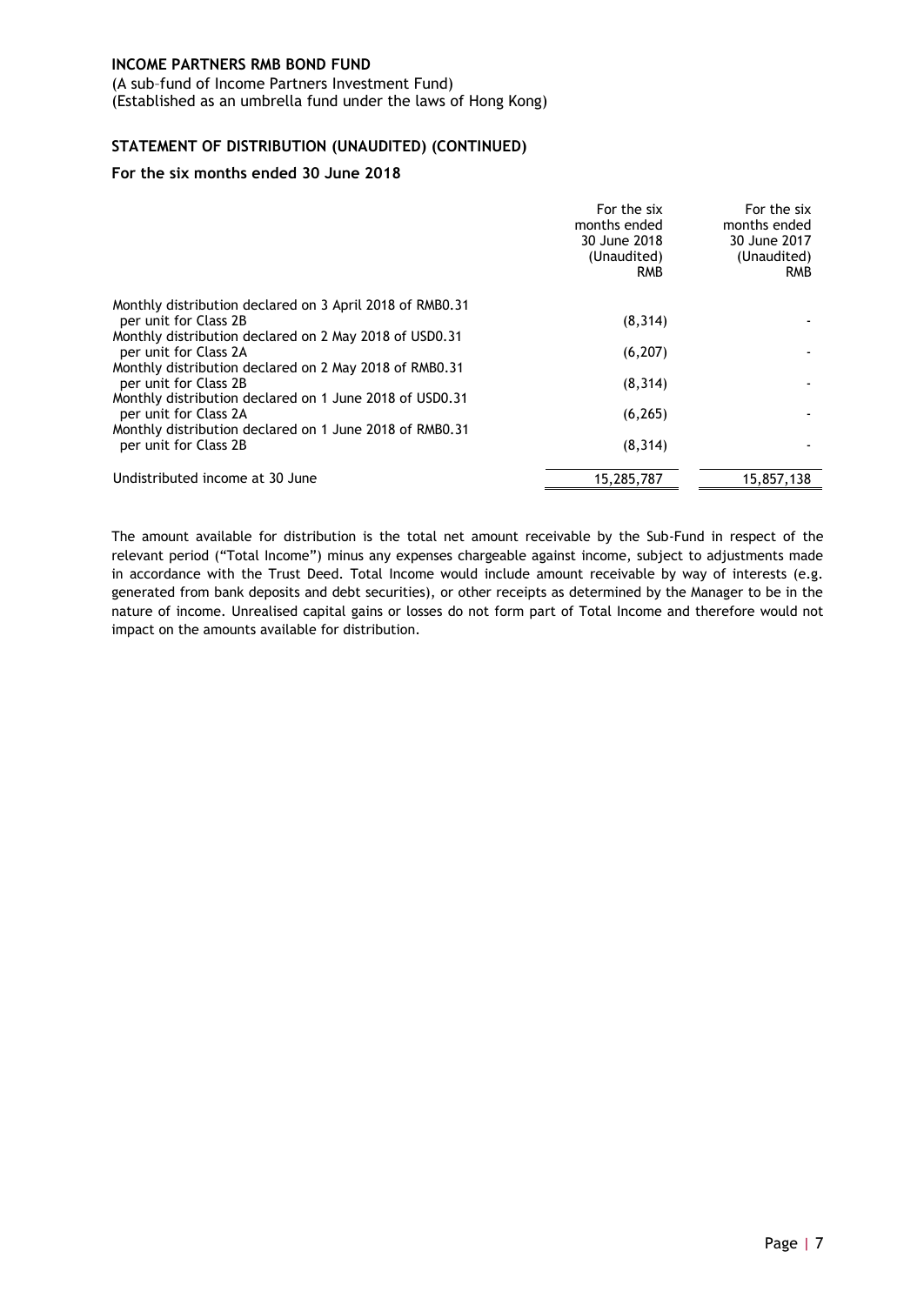(A sub–fund of Income Partners Investment Fund) (Established as an umbrella fund under the laws of Hong Kong)

#### <span id="page-11-0"></span>**NOTES TO THE FINANCIAL STATEMENTS (UNAUDITED)**

#### **For the six months ended 30 June 2018**

#### **1 Transactions with the Manager and its connected persons**

Connected persons of the Manager are those as defined in the SFC Code. All transactions entered into during the period between the Sub-Fund and the Manager and its connected persons were carried out in the normal course of business and on normal commercial terms. To the best of the Manager's knowledge, the Sub-Fund does not have any other transactions with connected persons except for what is disclosed below.

#### **(a) Management fees**

The Manager is entitled to receive a management fee from the Sub-Fund as per below respective class (with maximum of 1.5%) with respect to the net asset value of the Sub-Fund calculated and accrued and payable monthly in arrears.

| Class                             | Management fee<br>(% of net asset value ("NAV")<br>per annum of the relevant Class) |  |
|-----------------------------------|-------------------------------------------------------------------------------------|--|
| Class 1B RMB (Accumulation) units | 0.75%                                                                               |  |
| Class 2A USD (Distribution) units | 1.25%                                                                               |  |
| Class 2A USD (Accumulation) units | 1.25%                                                                               |  |
| Class 2B RMB (Distribution) units | 1.25%                                                                               |  |
| Class 2B RMB (Accumulation) units | 1.25%                                                                               |  |
| Class 2C HKD (Distribution) units | 1.25%                                                                               |  |

The Manager will give one month's prior notice to unitholders should there be any increase of the management fee from the current level.

Total management fees for the six months ended 30 June 2018 amounted to RMB219,292 (30 June 2017: RMB436,942), with RMB33,721 (30 June 2017: RMB49,035) remaining payable as at 30 June 2018.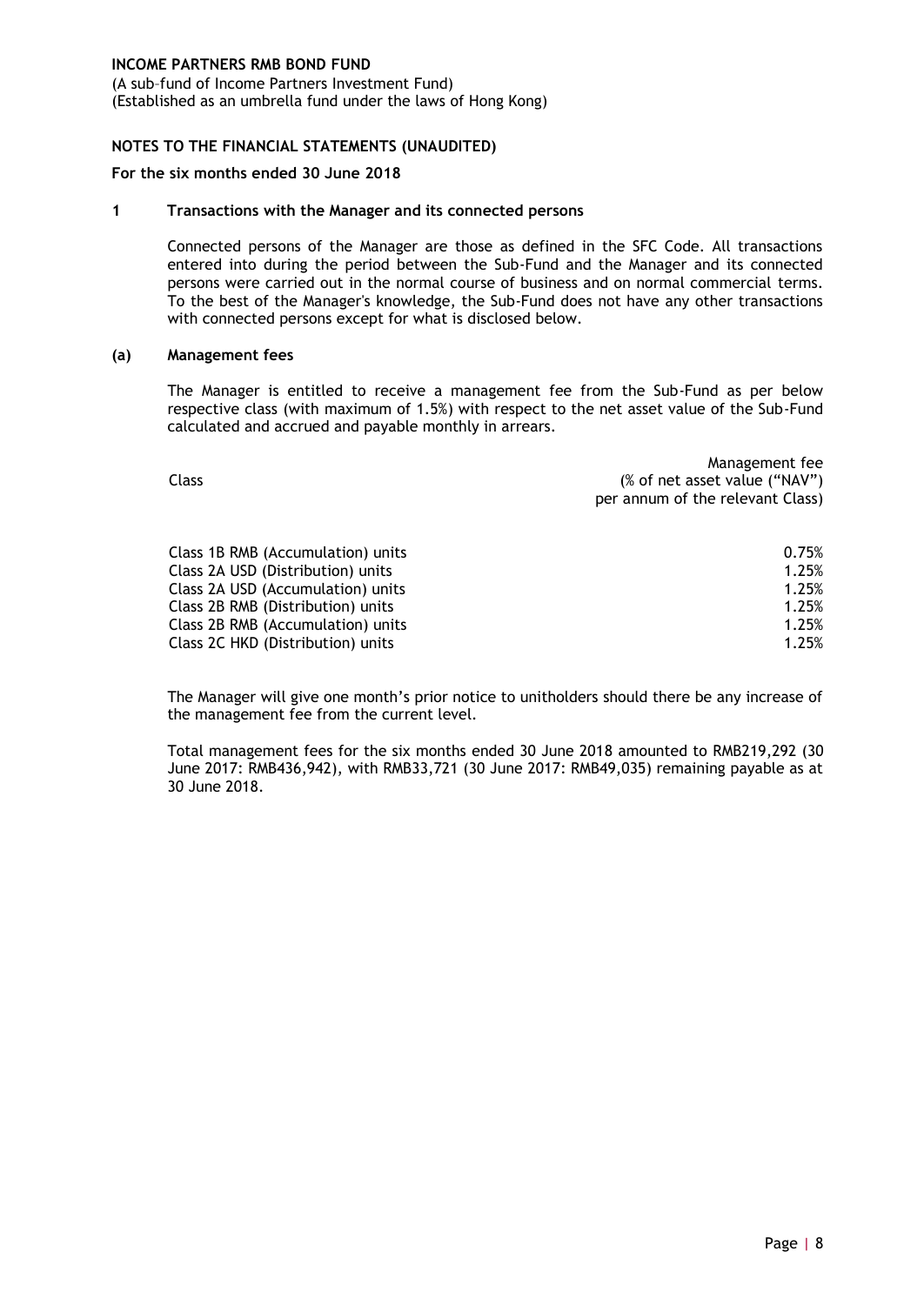(A sub–fund of Income Partners Investment Fund) (Established as an umbrella fund under the laws of Hong Kong)

#### **NOTES TO THE FINANCIAL STATEMENTS (UNAUDITED) (continued)**

#### **For the six months ended 30 June 2018**

#### **1 Transactions with the Manager and its connected persons (Continued)**

#### **(b) Trustee fee**

The Trustee is entitled to receive a trustee fee from the Sub-Fund based on a percentage of the net asset value of the Sub-Fund. For first US\$250 million of the net asset value of the Sub-Fund, 0.10% per annum will be payable, and for the remaining balance of the net asset value of the Sub-Fund, 0.08% per annum (with maximum of 1%) will be payable, subject to a minimum monthly fee of US\$6,000. The fees are accrued and payable monthly in arrears.

Total trustee fees for the six months ended 30 June 2018 amounted to RMB226,849 (30 June 2017: RMB244,831), with RMB38,288 (30 June 2017: RMB40,270) remaining payable as at 30 June 2018.

#### **(c) Custodian, administration and registrar fees**

Pursuant to the Fund Administration Services Agreement between the Manager, the Trustee and Citibank, N.A. (the "Custodian"), the Custodian separately acting as a fund administrator has agreed to procure financial, accounting, administrative and other services to the Sub-Fund and has appointed the Custodian to provide these services.

Under the Trust deed, Citicorp Financial Services Limited is the transfer agent of the Fund.

The Trustee has appointed Citibank, N.A. ("Citibank"), acting through its Hong Kong Branch, to act as the Custodian of the Sub-Fund's assets.

The Custodian and registrar fee are also entitled to fees payable out of the assets of the Sub-Fund, such fees being at rates agreed between the Manager, the Trustee and the Custodian or the Registrar (as the case may be) from time to time. The custodian's and the Registrar fees will be accrued daily and payable on a monthly basis.

Total custodian fees and registrar fee for the six months ended 30 June 2018 amounted to RMB113,424 (30 June 2017: RMB122,416), with RMB19,144 (30 June 2017: RMB20,135) remaining payable as at 30 June 2018.

Total custodian fee for the six months ended 30 June 2018 amounted to RMB94,520 (30 June 2017: RMB102,013), with RMB15,953 (30 June 2017: RMB16,779) remaining payable as at 30 June 2018.

Total registrar fee for the six months ended 30 June 2018 amounted to RMB18,904 (30 June 2017: RMB20,403), with RMB3,191 (30 June 2017: RMB3,356) remaining payable as at 30 June 2018.

Total Financial statement preparation fee for the six months ended 30 June 2018 amounted to RMB30,846 (30 June 2017: RMB34,018), with RMB65,334 (30 June 2017: RMB68,014) remaining payable as at 30 June 2018.

#### **(d) Bank deposits held by the Trustee's affiliates**

The Sub-Fund has bank deposits held in an interest-bearing account with Citibank, an affiliate company of the Trustee. During the period ended 30 June 2018, interest income on bank balances held with Citibank was RMB3,076 (30 June 2017: RMB2,511).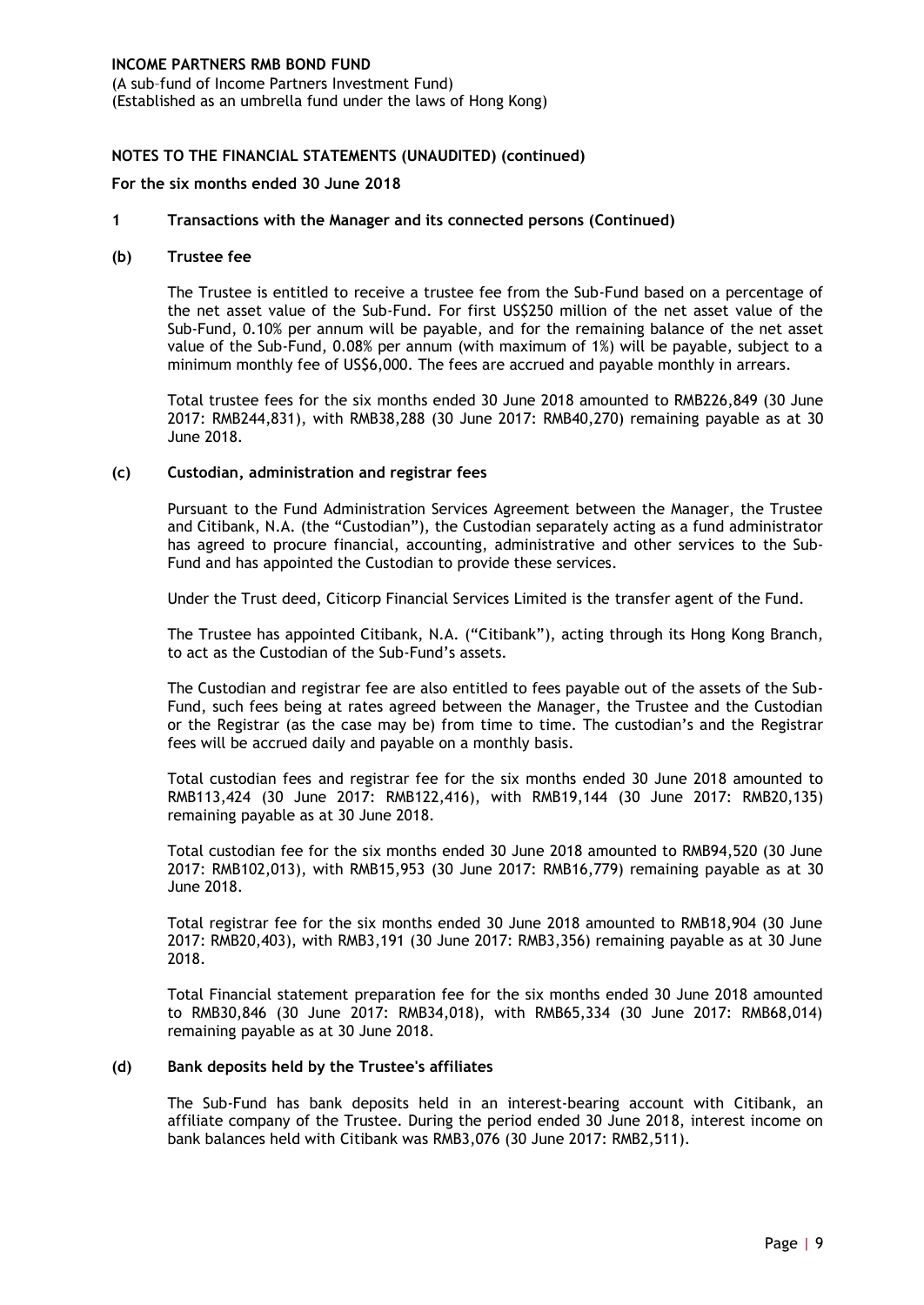(A sub–fund of Income Partners Investment Fund) (Established as an umbrella fund under the laws of Hong Kong)

#### **NOTES TO THE FINANCIAL STATEMENTS (UNAUDITED) (continued)**

#### **For the six months ended 30 June 2018**

#### **1 Transactions with the Manager and its connected persons (Continued)**

#### **(e) Cross Trade**

During the period ended 30 June 2018 and 30 June 2017, there were no investment holdings which were bought from or sold to other funds also managed by the Manager of the Sub-Fund.

#### **(f) Holdings in the Sub-Fund**

The Sub-Fund allows the Manager, its connected persons and other funds managed by the Manager to subscribe for, and redeem, units in the Sub-Fund. The holdings in the Sub-Fund by the Manager and its connected persons as at 30 June 2018 and 30 June 2017 were as follows:

Units held by Income Partners Renminbi Investment Grade Bond Fund, a fund managed by the Manager:

#### **As at 30 June 2018**

|                             | As at<br>1 January<br>2018<br><b>Units</b> | Subscribed<br>during the<br>period<br>Units        | Redeemed<br>during the<br>period<br><b>Units</b> | As at<br>30 June<br>2018<br><b>Units</b> |
|-----------------------------|--------------------------------------------|----------------------------------------------------|--------------------------------------------------|------------------------------------------|
| Class 2B RMB (Accumulation) |                                            |                                                    |                                                  |                                          |
| As at 30 June 2017          |                                            |                                                    |                                                  |                                          |
|                             | As at<br>1 January<br>2017<br><b>Units</b> | Subscribed<br>during the<br>period<br><b>Units</b> | Redeemed<br>during the<br>period<br><b>Units</b> | As at<br>30 June<br>2017<br><b>Units</b> |
| Class 2B RMB (Accumulation) | 636,521                                    |                                                    | (636, 521)                                       |                                          |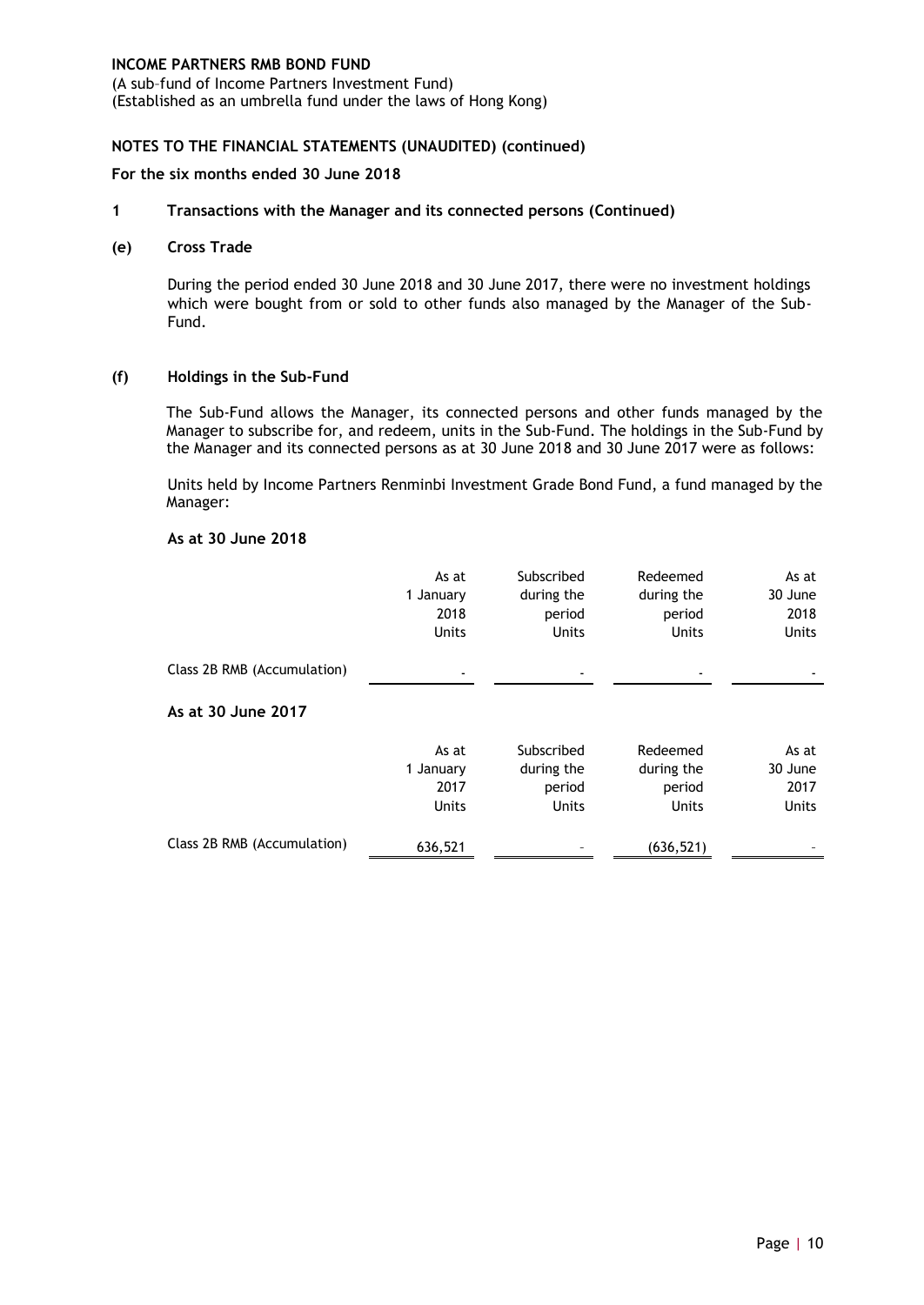(A sub–fund of Income Partners Investment Fund) (Established as an umbrella fund under the laws of Hong Kong)

#### **NOTES TO THE FINANCIAL STATEMENTS (UNAUDITED) (continued)**

#### **For the six months ended 30 June 2018**

#### **1 Transactions with the Manager and its connected persons (Continued)**

#### **(f) Holdings in the Sub-Fund (Continued)**

Units held by Income Partners Managed Volatility High Yield Bond Fund (formerly known as Income Partners Renminbi High Yield Bond Fund), a fund managed by the Manager:

#### **As at 30 June 2018**

|                             | As at<br>1 January<br>2018<br><b>Units</b> | Subscribed<br>during the<br>period<br><b>Units</b> | Redeemed<br>during the<br>period<br>Units | As at<br>30 June<br>2018<br><b>Units</b> |
|-----------------------------|--------------------------------------------|----------------------------------------------------|-------------------------------------------|------------------------------------------|
| Class 2B RMB (Accumulation) | 234,816                                    |                                                    |                                           | 234,816                                  |
| As at 30 June 2017          |                                            |                                                    |                                           |                                          |
|                             | As at<br>1 January<br>2017<br><b>Units</b> | Subscribed<br>during the<br>period<br><b>Units</b> | Redeemed<br>during the<br>period<br>Units | As at<br>30 June<br>2017<br><b>Units</b> |
| Class 2B RMB (Accumulation) |                                            | 215,821                                            |                                           | 215,821                                  |

All transactions entered into during the period between the Sub-Fund and the Manager and its connected persons were carried out in the normal course of business and on normal commercial terms.

#### **2 Soft commission arrangements**

The Manager and/or any of its connected person reserves the right to effect transactions by or through the agency of another person with whom the Manager and/or any of its connected person has an arrangement under which that party will from time to time provide to or procure for the Manager and/or any of its connected person goods or services for which no direct payment is made but instead the Manager and/or any of its connected person undertakes to place business with that party. The Manager shall procure that no such arrangements are entered into unless the goods and services to be provided pursuant thereto are of demonstrable benefit to the unitholders (taken as a body and in their capacity as such) whether by assisting the Manager in its ability to manage the relevant Sub-Fund or otherwise and the transaction execution is consistent with best execution standards and brokerage rates are not in excess of customary institutional full-service brokerage rates. Such goods and services may include research and advisory services, economic and political analysis, portfolio analysis including valuation and performance measurement, market analysis, data and quotation services, computer hardware and software incidental to the above goods and services, clearing and custodian services and investment-related publications. For the avoidance of doubt, such goods and services do not include travel, accommodation, entertainment, general administrative goods or services, general office equipment or premises, membership fees, employee salaries or direct money payments.

Since the inception of the Sub-Fund, the Manager had not participated in any soft dollar arrangements in respect of any transactions for the accounts of the Sub-Fund.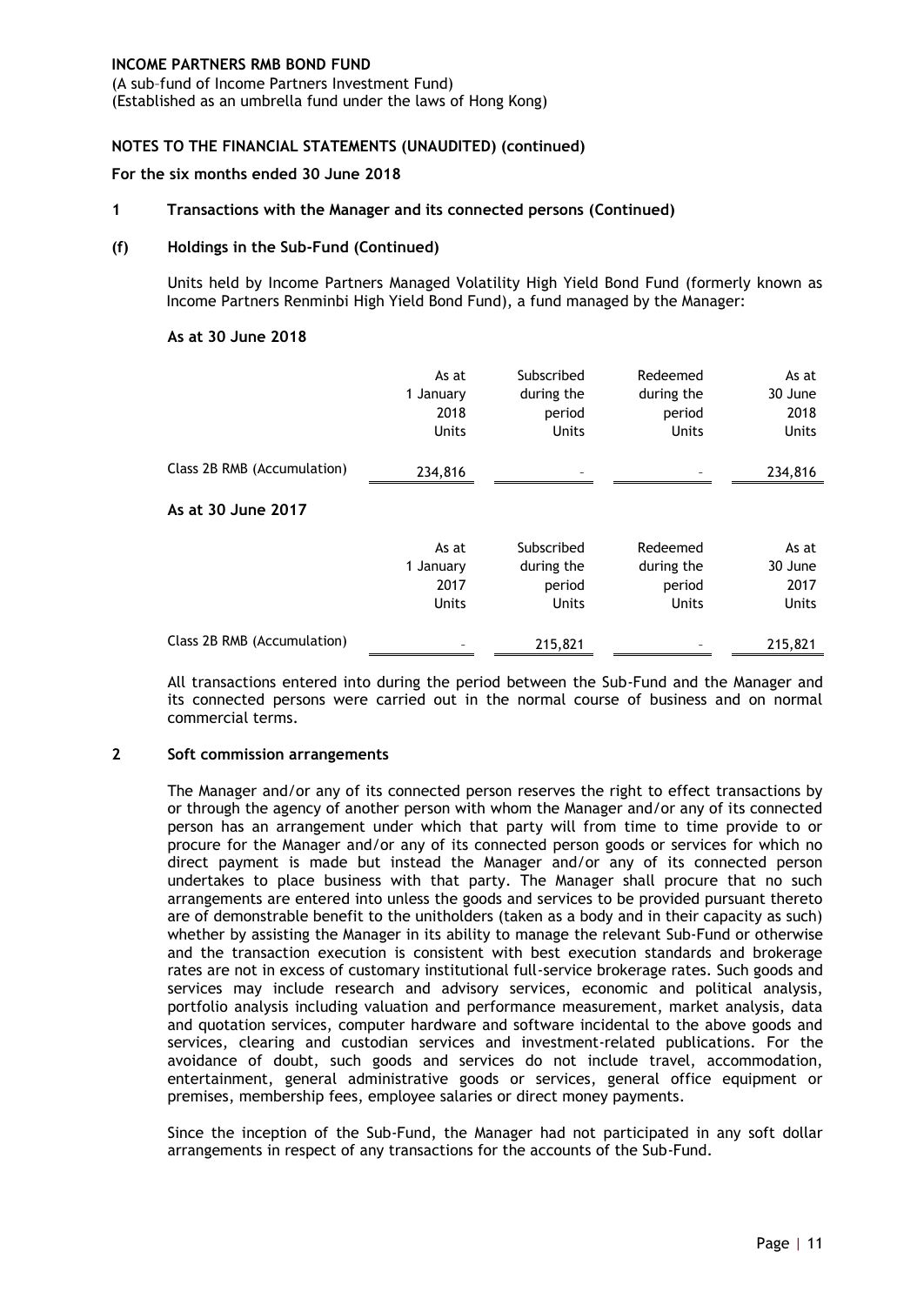(A sub–fund of Income Partners Investment Fund) (Established as an umbrella fund under the laws of Hong Kong)

# <span id="page-15-0"></span>**INVESTMENT PORTFOLIO (UNAUDITED)**

#### **As at 30 June 2018**

| <b>QUOTED DEBT SECURITIES (90.45%)</b>      |               |            |          |
|---------------------------------------------|---------------|------------|----------|
|                                             | Holding/      | Fair value | % of net |
|                                             | nominal value | <b>RMB</b> | assets   |
| Denominated in RMB (90.45%)                 |               |            |          |
| China (90.45%)                              |               |            |          |
| CHINA DEV BANK SDBC 3.78 04/06/19           | 4,500,000     | 4,517,101  | 13.86    |
| CHINA GOVT BOND CGB 3.40 04/17/23           | 6,944,000     | 6,885,677  | 21.13    |
| CHINA GOVT BOND CGB 4.26 07/31/21           | 382,000       | 390,404    | 1.20     |
| CHINA NATL PETRO CNPCCH 5.00 02/22/27       | 8,330,000     | 8,419,373  | 25.84    |
| CHINA POWER CONS CHPWCN 5.70 04/23/19       | 1,066,000     | 1,076,809  | 3.30     |
| CHINA TREASURY BILL 0.00 23/07/18           | 5,000,000     | 4,966,305  | 15.24    |
| SINOCHEM INTL SININT 4.99 03/05/19          | 1,610,000     | 1,613,070  | 4.95     |
| STATE GRID CORP OF CHINA 4.80 20/11/19      | 1,600,000     | 1,606,589  | 4.93     |
| Total quoted debt securities                |               | 29,475,328 | 90.45    |
| <b>TOTAL NET ASSETS</b>                     |               |            |          |
| Total debt securities (Cost: RMB28,920,262) |               | 29,475,328 | 90.45    |
| Cash and cash equivalents                   |               | 3,327,035  | 10.22    |
|                                             |               | 32,802,363 | 100.67   |
| Other net liabilities                       |               | (219, 387) | (0.67)   |
| Total net assets                            |               | 32,582,976 | 100.00   |
| Total investment, at cost                   |               | 28,920,262 |          |
|                                             |               |            |          |